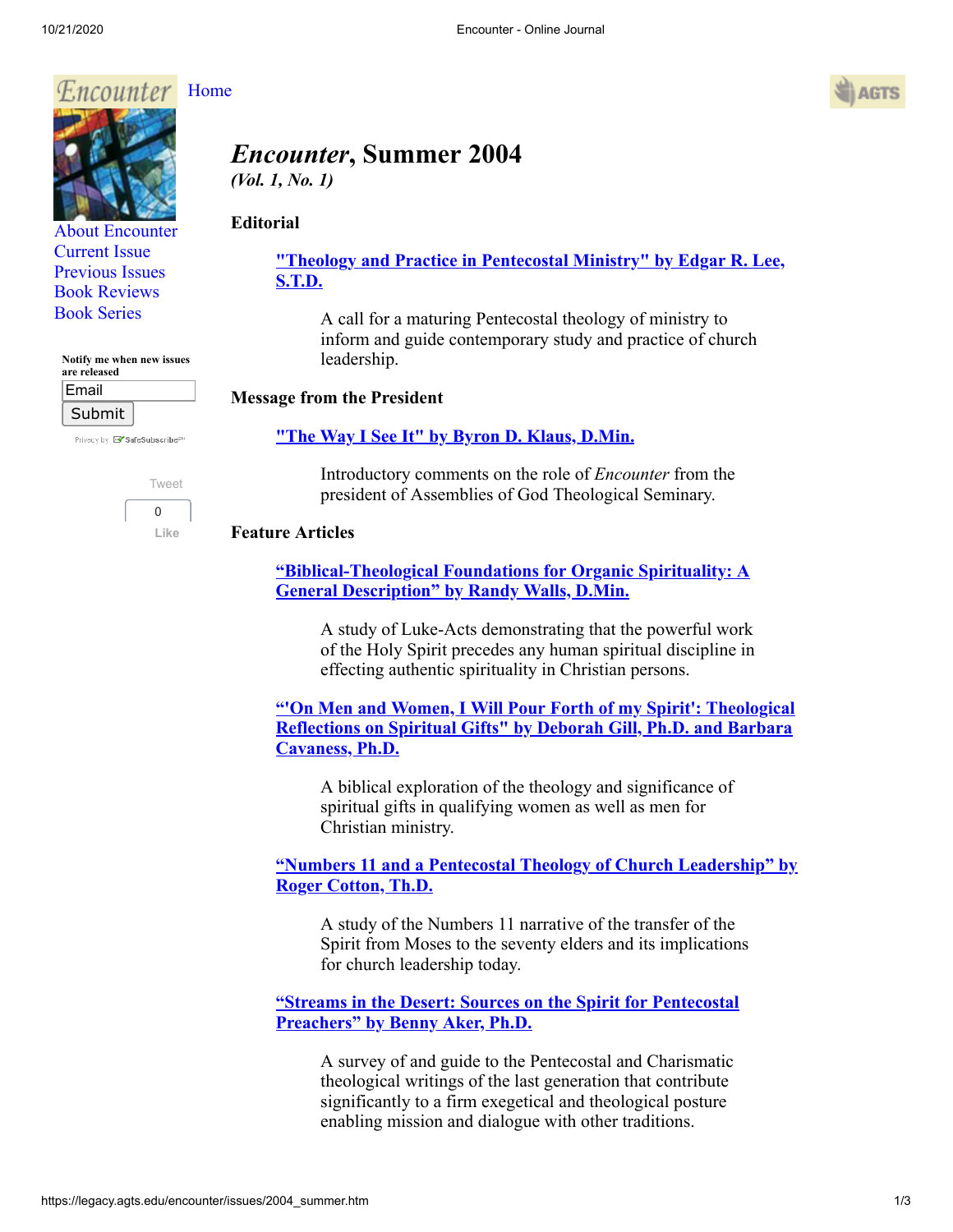# **["The Deaf and the Initial Physical Evidence" by Cheryl Taylor,](https://legacy.agts.edu/encounter/articles/2004_summer/taylor.htm) D.Min.**

An examination, with helpful guidance for pastors, of the ways in which deaf persons may give initial expression to Spirit-baptism.

## **["John the Baptist and the Prophetic Spirit of Pentecost" by James](https://legacy.agts.edu/encounter/articles/2004_summer/hernando.htm) Hernando, Ph.D.**

A study of the work of the Spirit in the prophetic protest of John the Baptist against the contemporary evils of his day, with implications noted for contemporary preaching.

# **["The Church as a Transformational Agent in Society: The Story of](https://legacy.agts.edu/encounter/articles/2004_summer/hernando_zaccheus.htm) Zacchaeus, Luke 19:1-10" by James Hernando**

An examination of the social effects of Zacchaeus' transforming encounter with Jesus Christ, as found in Luke's Gospel, and its applicability for today.

## **Book Reviews**



**Berry, Carmen Renee.** *[The Unauthorized Guide to Choosing a Church](https://legacy.agts.edu/encounter/book_reviews/2004_summer/berry.htm)*[.](https://legacy.agts.edu/encounter/book_reviews/2004_summer/berry.htm) (Grand Rapids, MI: Brazos Press/Baker Book House, 2003). 400 pages. Reviewed by Randy C. Walls, D.Min., director of continuing education, [Assemblies of God Theological Seminary](http://legacy.agts.edu/).



**Clarke, Andrew D.** *[Serve the Community of the Church: Christians as](https://legacy.agts.edu/encounter/book_reviews/2004_summer/clarke.htm) Leaders and Ministers***.** (Grand Rapids, MI: Wm B. Eerdmans Publishing Company, 2000). 305 pages. Reviewed by [James D. Hernando,](http://legacy.agts.edu/faculty/hernando.html) Ph.D., professor of New Testament, [Assemblies of God Theological Seminary.](http://legacy.agts.edu/)



**[Cloud, Henry, and John Townsend.](https://legacy.agts.edu/encounter/book_reviews/2004_summer/cloud.htm)** *How People Grow: What the Bible Reveals About Personal Growth*. (Grand Rapids, MI: Zondervan Publishing Co., 2001). 366 pages. Reviewed by [Stephen Lim](http://legacy.agts.edu/faculty/lim.html), D.Min., [associate professor of leadership and ministry, Assemblies of God](http://legacy.agts.edu/) Theological Seminary.



**Cymbala***,* **Jim.** *[Breakthrough Prayer: The Secret of Receiving What You](https://legacy.agts.edu/encounter/book_reviews/2004_summer/cymbala.htm) Need From God.* (Grand Rapids: Zondervan, 2003). 237 pages. Reviewed [by Rev. Larry Dilley, M.Div. student and enrollment counselor, Assemblies](http://legacy.agts.edu/) of God Theological Seminary.



**Gill, Deborah M., and Barbara Cavaness.** *God's Women—Then and Now* [\(Springfield, MO: Grace & Truth, 2004\). 238 pages. Reviewed by](https://legacy.agts.edu/encounter/book_reviews/2004_summer/cavaness_gill.htm) [Edgar R. Lee](http://legacy.agts.edu/faculty/lee.html), S.T.D., professor of spiritual formation and pastoral theology, [Assemblies of God Theological Seminary](http://legacy.agts.edu/index.html).



**Hildebrandt, Wilf.** *[An Old Testament Theology of the Spirit of God.](https://legacy.agts.edu/encounter/book_reviews/2004_summer/hildebrandt.htm)* (Peabody, MA: Hendrickson Publishers, 1995). 256 pages. Reviewed by [Roger D. Cotton, Th.D., professor of Old Testament, Assemblies of God](http://legacy.agts.edu/) Theological Seminary.

**Marshall, I. Howard.** *[1 Peter](https://legacy.agts.edu/encounter/book_reviews/2004_summer/marshall.htm)***.** *The IVP New Testament Commentary Series*. (Downers Grove, IL/Leicester, England: InterVarsity Press, 1991). 184 pages.